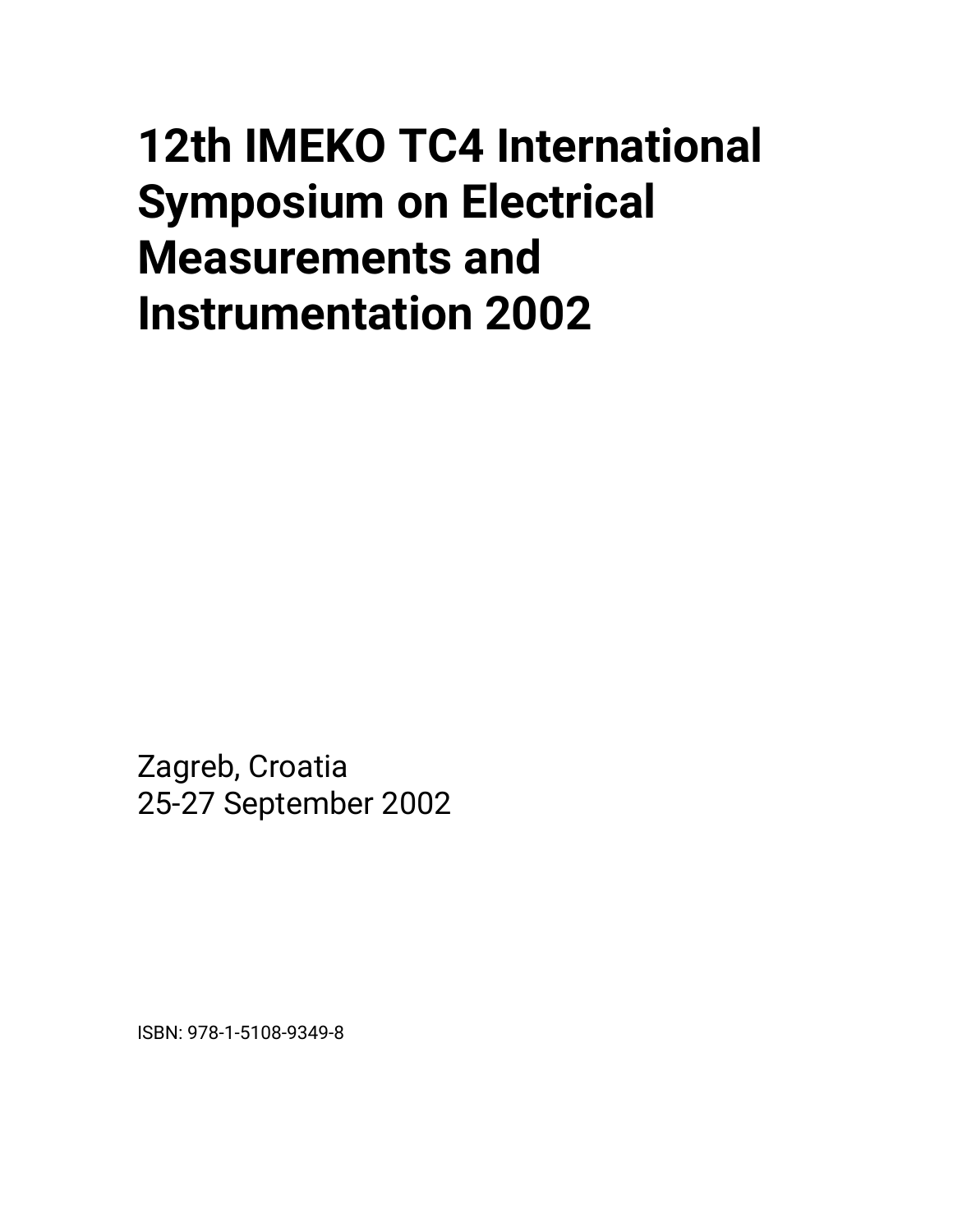**Printed from e-media with permission by:** 

Curran Associates, Inc. 57 Morehouse Lane Red Hook, NY 12571



**Some format issues inherent in the e-media version may also appear in this print version.** 

Copyright© (2002) by the International Measurement Confederation (IMEKO) All rights reserved.

Printed with permission by Curran Associates, Inc. (2019)

For permission requests, please contact the International Measurement Confederation (IMEKO) at the address below.

IMEKO Secretariat Dalszinhaz utca 10, 1st floor, Office room No. 3 H-1061 Budapest (6th district) Hungary

Phone/Fax: +36 1 353 1562

imeko@t-online.hu

## **Additional copies of this publication are available from:**

Curran Associates, Inc. 57 Morehouse Lane Red Hook, NY 12571 USA Phone: 845-758-0400 Fax: 845-758-2633 Email: curran@proceedings.com Web: www.proceedings.com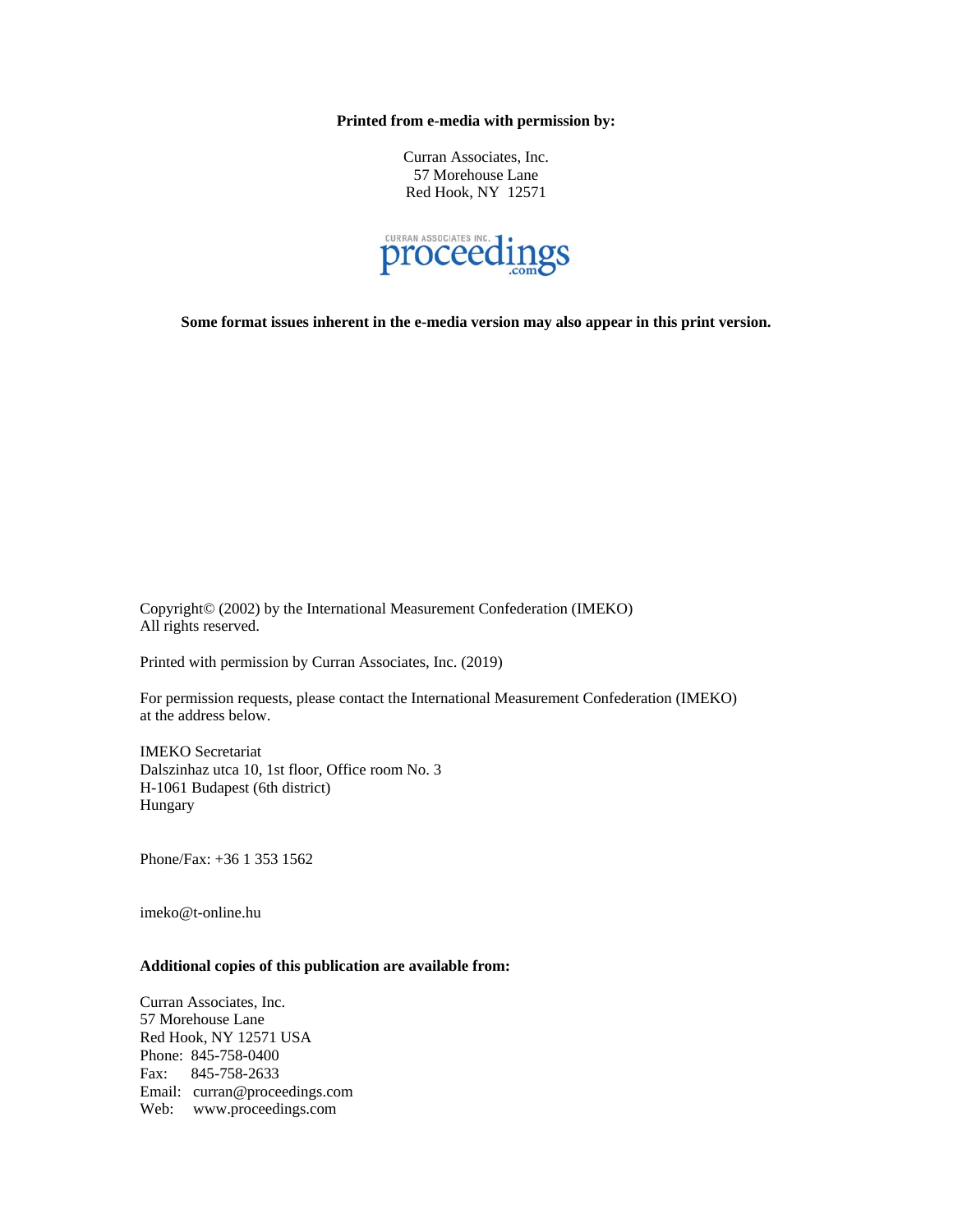## **TABLE OF CONTENTS**

| André Poletaeff, Dominique Leprat                                                                                    |  |
|----------------------------------------------------------------------------------------------------------------------|--|
| ACTIVITIES OF THE NATIONAL COOPERATION FOR LABORATORY ACCREDITATION                                                  |  |
| (NACLA) AND THE NATIONAL CONFERENCE OF STANDARDS LABORATORIES                                                        |  |
|                                                                                                                      |  |
| <b>Chester Franklin</b>                                                                                              |  |
| A NEW ELECTRO-MECHANICAL OSCILLATOR SUITABLE TO METROLOGICAL                                                         |  |
|                                                                                                                      |  |
| F. Cabiati, F. Vandoni                                                                                               |  |
| PROCEDURE FOR THE MEASUREMENT OF THE ELECTRICAL PARAMETERS OF                                                        |  |
|                                                                                                                      |  |
| A. Mariscotti, P. Pozzobon                                                                                           |  |
| APPLICATION OF ACTIVE COMPENSATED FOUR-COAXIAL CABLES TO AC RESISTANCE                                               |  |
|                                                                                                                      |  |
| F. Cabiati, V. D'Elia                                                                                                |  |
| A TEMPERATURE, HUMIDITY AND PRESSURE INDEPENDENT 1 GW STANDARD                                                       |  |
|                                                                                                                      |  |
| F. Galliana: P. P. Capra                                                                                             |  |
| MEASUREMENT OF COHERENCE FUNCTION BETWEEN NOISE CURRENTS OF                                                          |  |
|                                                                                                                      |  |
| Lech Hasse                                                                                                           |  |
| IRON LOSSES MEASUREMENT USING SAMPLE AUTO-RANGING DATA ACQUISITION                                                   |  |
|                                                                                                                      |  |
| Marinel Temneanu, Cristian Zet, Mihai Cretu, Cristian Fosalau                                                        |  |
| FUZZY VERSUS NEURAL NETWORK MAGNETIC MODEL IN IRON LOSSES PREDICTION                                                 |  |
| Marinel Temneanu, Traian Balan, Dana Balan, Cristina Temneanu                                                        |  |
|                                                                                                                      |  |
| Kresimir Malaric, Roman Malaric, Antonio Sarolic                                                                     |  |
| CONSIDERATIONS ON THE INFLUENCE OF THE GROUNDING SET-UP CONFIGURATION                                                |  |
|                                                                                                                      |  |
| Alexandru Salceanu, Mihai Cretu, Liviu Breniuc                                                                       |  |
| STUDY ON CERTAIN PARAMETERS INFLUENCING REPEATABILITY AND COUPLING IN                                                |  |
|                                                                                                                      |  |
| Alexandru Salceanu, Valeriu David, Liviu Breniuc                                                                     |  |
| NOISE CHARACTERISTICS IN ELECTRICAL MEASUREMENTS: METROLOGICAL                                                       |  |
|                                                                                                                      |  |
| Valery A. Granovsky, Tatiana N. Siraya                                                                               |  |
|                                                                                                                      |  |
| N. Hlupic                                                                                                            |  |
| AN AUTOMATIC QUALITY ASSESSMENT METHODOLOGY FOR ABSTRACT TEST SUITES  60                                             |  |
| Kalogeropoulos Stylianos, Kotsilieris Theodoros, Mihalas Aggelos, Loumos Vassileios, Kayafas Eleftherios             |  |
| ELIMINATION OF UNWANTED VOLTAGE DROPS ACROSS THE LINKS BETWEEN FOUR                                                  |  |
|                                                                                                                      |  |
| Radek Sedlácek, Jaroslav Bohácek                                                                                     |  |
| STUDY OF A STANDARD FOR INFORMATIVE CALIBRATION PROCEDURE IN                                                         |  |
|                                                                                                                      |  |
| Maurizio Caciotta                                                                                                    |  |
| <b>CAPACITANCE MEASUREMENTS AT ULTRA-ACOUSTIC FREQUENCY: FIRST</b>                                                   |  |
|                                                                                                                      |  |
| Luca Callegaro, Francesca Durbiano                                                                                   |  |
| AUTO-CORRECTION AND DESIGN-FOR-TESTABILITY IN EMBEDDED MEASUREMENT                                                   |  |
|                                                                                                                      |  |
| Uwe Frühauf, Ernst-Georg Kranz, Hellmut Leuterer<br>AC TRACEABILITY IN THE MILLIVOLT RANGE UP TO 1 MHz BY MEANS OF A |  |
|                                                                                                                      |  |
| Umberto Pogliano, Gian Carlo Bosco, Francisco Chueco, Marco Lanzillotti                                              |  |
|                                                                                                                      |  |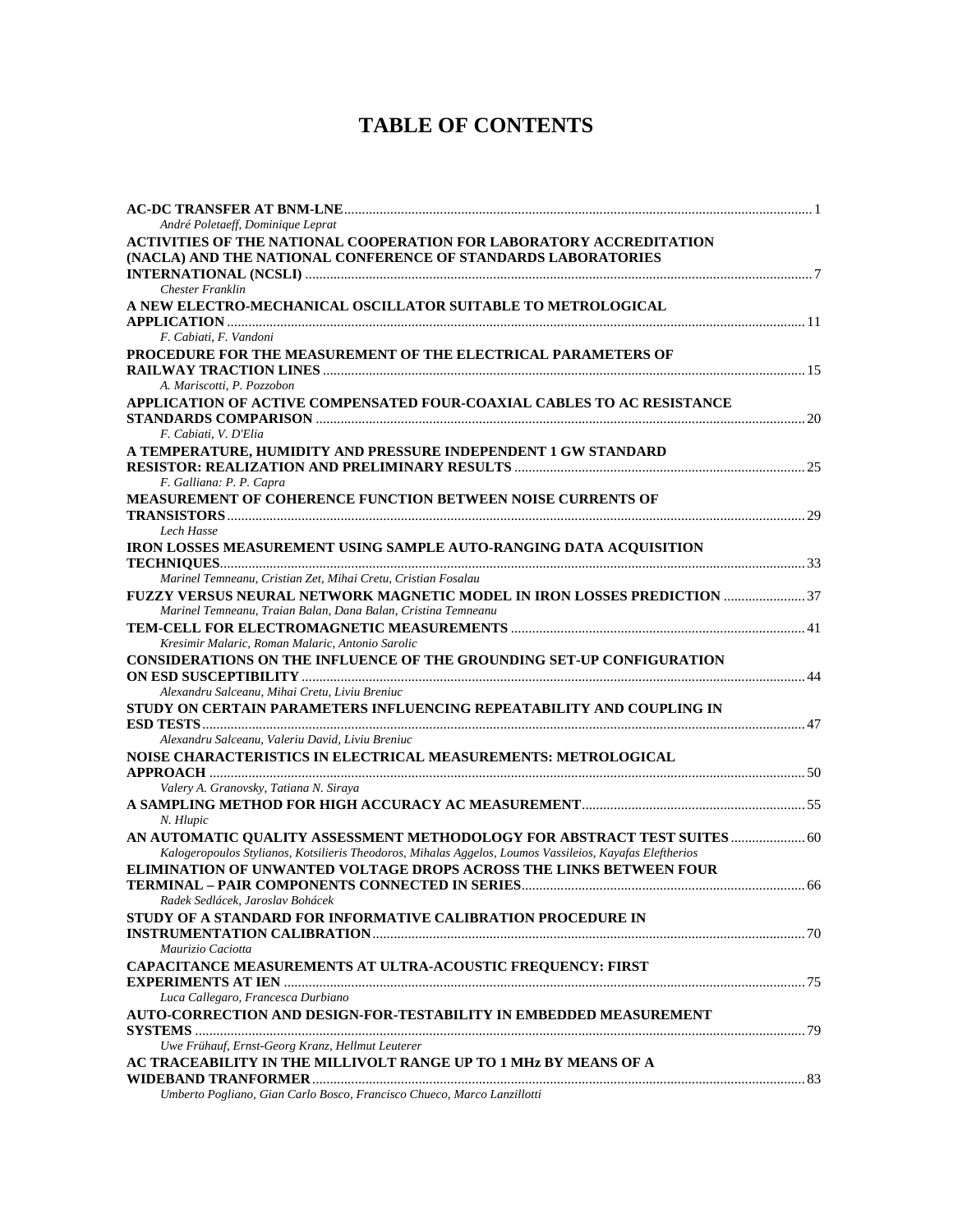| MEASUREMENT OF DISTRIBUTION OF ELECTRICAL RESISTIVITY USING MULTI-              |  |
|---------------------------------------------------------------------------------|--|
|                                                                                 |  |
| Zbigniew Rucki, Zdzislaw Szczepanik                                             |  |
| INFLUENCE OF DVM\'S INPUT PARAMETERS ON DVM-BASED HIGH-OHM RESISTANCE           |  |
|                                                                                 |  |
| Ivan Lenicek                                                                    |  |
| RESISTANCE MEASUREMENT CAPABILITIES OF THE PRIMARY ELECTROMAGNETIC              |  |
|                                                                                 |  |
| Roman Malaric, Ivan Lenicek                                                     |  |
|                                                                                 |  |
| Antonio Boscolo, Alessandro Cont                                                |  |
|                                                                                 |  |
| Antonio Boscolo, Claudio Mangiavacchi, Barbara Piuzzi, Marco Ulian              |  |
|                                                                                 |  |
| Khanh Tran Duy, Christian Eugene                                                |  |
| Zbigniew Zabek, Waldemar Kielek, Tadeusz Knap                                   |  |
|                                                                                 |  |
| <b>INTEGRATED ENVIRONMENT FOR DATA MANAGEMENT IN EARTH SURFACE</b>              |  |
| Hrvoje Džapo, Roberto Giannini                                                  |  |
| <b>EMBEDDED DEVICE CONCEPT FOR EARTH SURFACE POTENTIALS MEASUREMENTS OF</b>     |  |
|                                                                                 |  |
| Roberto Giannini, Hrvoje Džapo                                                  |  |
| A MEASUREMENT INSTRUMENT FOR FAULT DIAGNOSIS IN QAM-BASED                       |  |
|                                                                                 |  |
| Pasquale Arpaia, Luca De Vito, Sergio Rapuano, Gioacchino Truglia               |  |
| <b>IDENTIFICATION OF ADC ERROR MODEL BY TESTING OF THE CHOSEN CODE BINS 132</b> |  |
| Domenico Grimaldi, Linus Michaeli, Peter Michalko                               |  |
| ASPECTS OF ADC EFFECTIVE RESOLUTION: DEFINITIONS AND MEASUREMENTS  138          |  |
| Jan Holub, Josef Vedral                                                         |  |
| REALISATION OF ADC ERROR CORRECTION BASED ON VOLTERRA FILTERING  142            |  |
| Pavol Mikulik, Ján Šaliga                                                       |  |
|                                                                                 |  |
| Chiheb Rebai, Dominique Dallet, Philippe Marchegay                              |  |
| UNCERTAINTY OF AMPLITUDE DFT SPECTRUM ANALYSIS IN POWERLINE SYSTEMS 152         |  |
| Jan Blaška, Miloš Sedlácek                                                      |  |
| ELIMINATING PULSES FROM MEASUREMENT SIGNALS - CONTEMPORARY APPROACH 156         |  |
| Janusz Sawicki                                                                  |  |
| PREDICTIVE STRUCTURE FOR CURRENT REFERENCE GENERATION OF ACTIVE                 |  |
|                                                                                 |  |
| Tomislav Kilic, Stanko Milun                                                    |  |
| NEW DIGITAL SIGNAL-PROCESSING APPROACH FOR TRANSMITTER MEASUREMENTS             |  |
|                                                                                 |  |
| Leopoldo Angrisani, Aldo Baccigalupi, Massimo D'Apuzzo, Mauro D'Arco            |  |
|                                                                                 |  |
| Roberto Micheletti, Renzo Pieri                                                 |  |
|                                                                                 |  |
| R. Chiumeo, A. Florio, A. Mariscotti, M. Mazzucchelli                           |  |
| COMPARATIVE ANALYSIS OF A CODEC WITH ADAPTIVE DIFFERENCE QUANTIZATION           |  |
|                                                                                 |  |
| Waclaw Gawedzki, Jerzy Jurkiewicz                                               |  |
| METHOD OF DIGITAL CIRCUITS NOISE IMMUNITY MEASUREMENT USING A STANDARD          |  |
|                                                                                 |  |
| Lech Hasse, Józef Piasecki, Ludwik Spiralski                                    |  |
| <b>COMPRESSION OF DIGITAL MEASUREMENT SIGNALS BY REVERSE SCALING</b>            |  |
|                                                                                 |  |
| Jerzy Jurkiewicz, Wacław Gawedzki                                               |  |
| A TEST SYSTEM FOR THE EVALUATION OF THE EXPANDED UNCERTAINTY IN DSP-            |  |
|                                                                                 |  |
| Carlo Muscas, Roberto Tinarelli, Lorenzo Peretto, Renato Sasdelli               |  |
|                                                                                 |  |
| Manuel Fonseca da Silva, Pedro Miguel Ramos, António Cruz Serra                 |  |
|                                                                                 |  |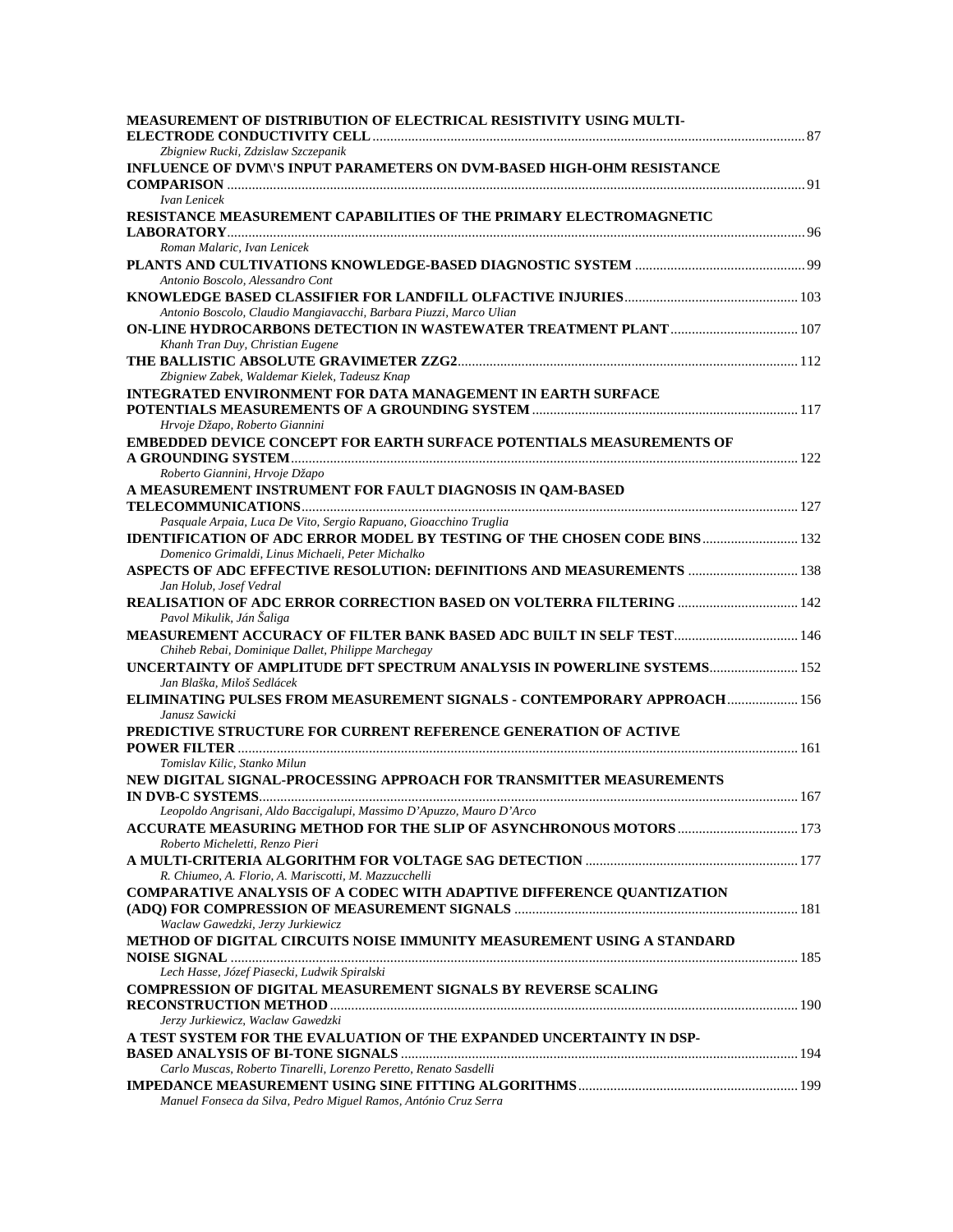| "BLIND" CORRECTION OF THE ME ASUREMENT DYNAMIC ERROR - SIMULATION                                                                                                               |  |
|---------------------------------------------------------------------------------------------------------------------------------------------------------------------------------|--|
|                                                                                                                                                                                 |  |
| Jerzy Nabielec                                                                                                                                                                  |  |
| WAVELETS AND GRAPHICAL PROGRAMMING IN SEISMIC SIGNAL PROCESSING  209<br>Roman Wyzgolik                                                                                          |  |
| SOFTWARE MEASUREMENTS FOR PROTECTION CAPACITY OPTIMISATION IN SONET<br>Anagnostopoulos Ioannis, Anagnostopoulos Christos, Psoroulas Ioannis, Kouzas Georgios, Kotsakis Stavros, |  |
| Loumos Vassileio, Kayafas Eleftherios<br>THE EXAMPLE OF WORKLOAD ALLOCATION ALGORITHM IN DISTRIBUTED                                                                            |  |
| Nadža Milanovic, Mladen Boršic                                                                                                                                                  |  |
|                                                                                                                                                                                 |  |
| A. Cataldo, F. De Tomasi, A. Lay-Ekuakille, M. R. Perrone, A. Trotta                                                                                                            |  |
| THE SURVEY OF THE ELECTROMAGNETIC ENVIRONMENT IN A RESIDENTIAL AREA                                                                                                             |  |
|                                                                                                                                                                                 |  |
| Valeriu David, Alexandru Salceanu, Mihai Cretu                                                                                                                                  |  |
| Armin Pavic                                                                                                                                                                     |  |
| Dina Šimuniæ, Zvonko Glavaš                                                                                                                                                     |  |
|                                                                                                                                                                                 |  |
| Francesco Adamo, Gregorio Andria, Filippo Attivissimo, Nicola Giaquinto                                                                                                         |  |
| FOURIER TRANSFORM - INFRARED SPECTROPHOTOMETER FOR AIR MONITORING  245<br>G. Andria, A. Lay-Ekuakille                                                                           |  |
| QUANTITATIVE ANALYSIS OF POWDERED FERROMAGNETIC MATERIALS CONTENT IN                                                                                                            |  |
|                                                                                                                                                                                 |  |
| Boháková Fatima, Šimácek Ivan                                                                                                                                                   |  |
| VOLUMETRIC CAROTID PLAQUE MEASUREMENTS BASED ON ULTRASOUND IMAGES: A                                                                                                            |  |
| D. Capriglione, L. Ferrigno, C. Liguori, A. Paolillo                                                                                                                            |  |
|                                                                                                                                                                                 |  |
| Tomislav Pribanic, Mario Cifrek, Stanko Tonkovic                                                                                                                                |  |
|                                                                                                                                                                                 |  |
| Barbara K. Juroszek                                                                                                                                                             |  |
| NEW INSTRUMENT FOR HARMONICS AND INTERHARMONICS MEASUREMENT FOR                                                                                                                 |  |
| Massimo Aiello, Antonio Cataliotti, Salvatore Nuccio                                                                                                                            |  |
|                                                                                                                                                                                 |  |
| Massimo Aiello, Antonio Cataliotti, Valentina Cosentino, Salvatore Nuccio                                                                                                       |  |
| METROLOGICALLY IMPROVED DESIGN OF COMBINED CURRENTVOLTAGE                                                                                                                       |  |
|                                                                                                                                                                                 |  |
| Marija Cundeva, Ljupco Arsov                                                                                                                                                    |  |
| C. Donciu, C. Fosalau, M. Cretu                                                                                                                                                 |  |
|                                                                                                                                                                                 |  |
| Luka Ferkovic, Mladen Boršic                                                                                                                                                    |  |
| AUTO-SCALING FIELD SENSORS BASED ON THE MAGNETOSTRICTIVE DELAY LINE                                                                                                             |  |
|                                                                                                                                                                                 |  |
| Evangelos Hristoforou, Kiamal Pekmestzi                                                                                                                                         |  |
| Davor Pipic, Višnja Henc-Bartolic, Mirko Stubicar                                                                                                                               |  |
|                                                                                                                                                                                 |  |
| Dražen Doric                                                                                                                                                                    |  |
|                                                                                                                                                                                 |  |
| Rastislav Michálek, Peter Gábor, Peter Fuchs, Ján Hribik, Miloslav Hruškovic                                                                                                    |  |
| MINIMISING ERRORS DUE TO NON-SIMULTANEOUS SAMPLING OF VOLTAGE AND                                                                                                               |  |
| J. Pereira, O. Postolache, P. Girão, H. Ramos                                                                                                                                   |  |
| HARMONIC DISTORSION SOURCE IDENTIFICATION IN POWER SYSTEMS WITH                                                                                                                 |  |
|                                                                                                                                                                                 |  |
| Antonio Boscolo, Ivan Vlahinic, Saša Vlahinic                                                                                                                                   |  |
|                                                                                                                                                                                 |  |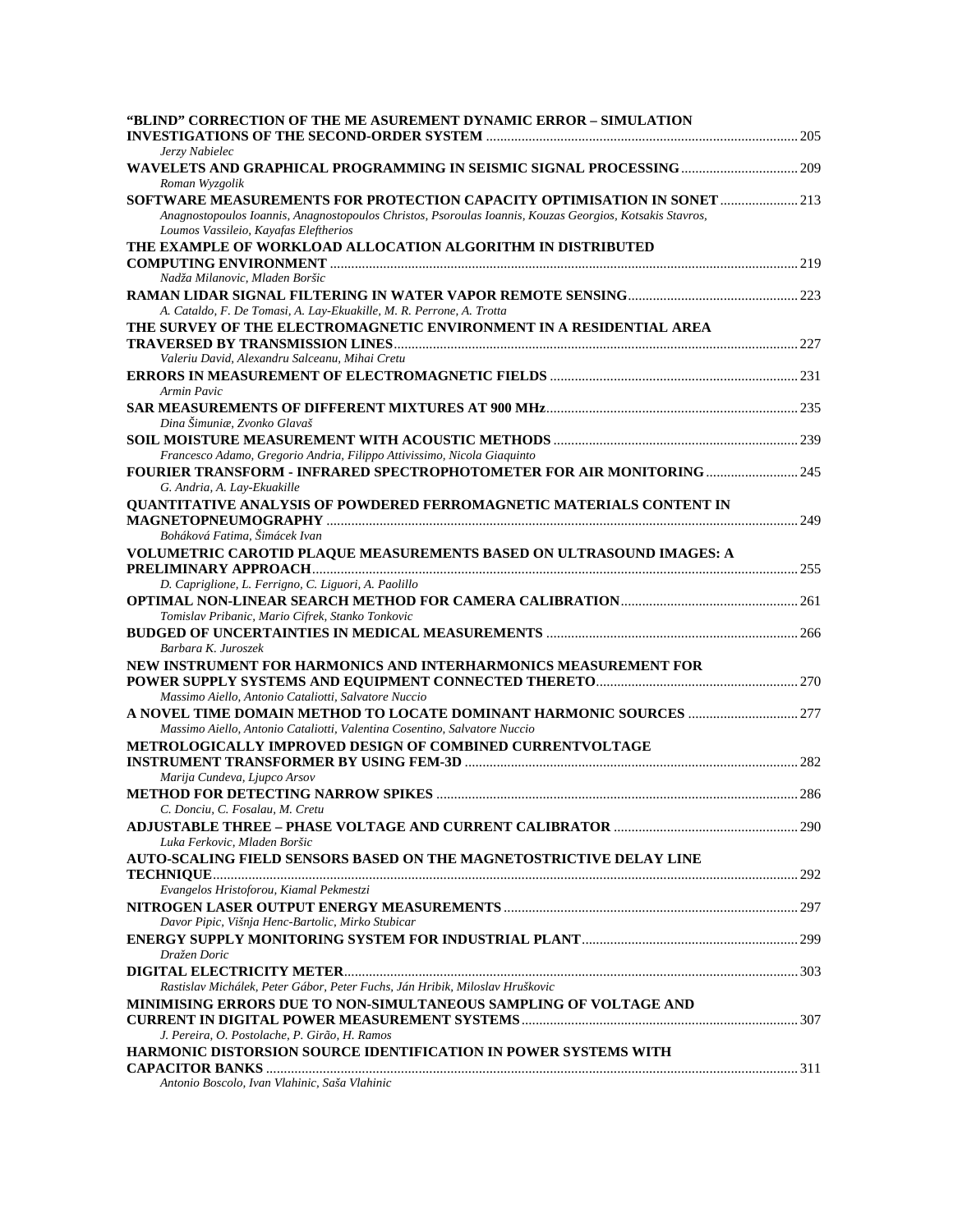| USING A MATHEMATICAL TOOL IN ELECTRIC MACHINE DIAGNOSTICS BY MEANS OF                    |  |
|------------------------------------------------------------------------------------------|--|
|                                                                                          |  |
| Karel Sokanský, Petr Dušek                                                               |  |
| DIAGNOSTICS OF THE POINT OF EARTH FAULT BY MEANS OF AN INJECTED TEST                     |  |
| Karel Sokanský, Josef Gavlas, Pavel Válek                                                |  |
|                                                                                          |  |
| Andrzej Dobrogowski, Michal Kasznia                                                      |  |
| PERFORMANCE FUNCTION FOR CASCADED RECTANGULAR FILTERS IN SPECTRUM                        |  |
|                                                                                          |  |
| Domenico Mirri, Gaetano Iuculano, Pier Andrea Traverso, Gaetano Pasini                   |  |
| TIME-INTERVAL MEASUREMENTS, USING TAPPED DELAY LINES IMPLEMENTED IN                      |  |
|                                                                                          |  |
| Robert Frankowski, Slawomir Grzelak, Marcin Kowalski, Dariusz Chaberski, Marek Zielinski |  |
| <b>OUALIFICATION OF ANALOG PD MEASURING INSTRUMENTS ACCORDING TO IEC 60270</b>           |  |
|                                                                                          |  |
| R. Gobbo, G. Pesavento, A. Scroccaro                                                     |  |
| A DIGITAL SIGNAL PROCESSING METHOD FOR THE DETECTION AND EVALUATION OF                   |  |
|                                                                                          |  |
| Leopoldo Angrisani, Raffaele Colella                                                     |  |
| DESIGN, IMPLEMENTATION AND METROLOGICAL CHARACTERIZATION OF A COST-                      |  |
|                                                                                          |  |
| Leopoldo Angrisani, Luigi Battaglia, Antonio Iudici                                      |  |
| ULTRASONIC MEASURING CHAMBER FOR EXPERIMENTAL SYSTEM USING HF                            |  |
| Rudi Cop, Mladen Maletic, Siniša Fajt                                                    |  |
| ADAPTIVE SYSTEM IDENTIFICATION - THE TOOL FOR ACOUSTICAL MEASUREMENTS  359               |  |
| Branko Somek, Martin Dadic, Siniša Fajt                                                  |  |
| AN IMPROVED PROCEDURE FOR Q0S MEASUREMENT IN TELECOMMUNICATION                           |  |
|                                                                                          |  |
| Domenico Grimaldi                                                                        |  |
| ELECTRIC QUANTITIES MEASUREMENT IN INDUCTION MACHINE TESTING USING                       |  |
|                                                                                          |  |
| Mario Vražic, Ivan Gašparac, Davor Gadže                                                 |  |
|                                                                                          |  |
| Zdenko Godec, Mladen Banovic, Vilko Cindric                                              |  |
| CAN BE ESTIMATED THE MEASUREMENT UNCERTAINTY OF DAO SYSTEM FROM DATA                     |  |
|                                                                                          |  |
| Vladimir Haasz                                                                           |  |
| OPTICAL POSITION MONITORING SYSTEM FOR THE CENTRAL MUON DETECTOR OF                      |  |
| J. Mochol, G. Bencze, Z. Szillasi, P. Raics, Zs. Szabo, J. Molnar                        |  |
|                                                                                          |  |
| Zdzislaw Szczepanik, Zbigniew Rucki                                                      |  |
|                                                                                          |  |
| Jirí Novák, Petr Kocourek                                                                |  |
| ON-LINE AUTOMATIC SELECTION OF MEASUREMENT PROCEDURES FOR                                |  |
|                                                                                          |  |
| C. Liguori, A. Paolillo, A. Pietrosanto                                                  |  |
|                                                                                          |  |
| C. Temneanu, O. Postolache, P. Girão, J. Pereira                                         |  |
| IMPLEMENTATION OF THE BOARD-LEVEL OSCILLATION BUILD-IN SELF-TEST                         |  |
|                                                                                          |  |
| Wojciech Toczek, Marek Niedostatkiewicz                                                  |  |
| DEVELOPMENT OF COMPLEX SYSTEM FOR MEASUREMENT AND EVALUATION OF PD                       |  |
|                                                                                          |  |
| Karel Zalis                                                                              |  |
| NON-PERTURBING SENSOR FOR MEASUREMENT OF DC FIELDS IN THE PRESENCE OF                    |  |
| Franjo Cecelja                                                                           |  |
| DESIGN AND DEVELOPMENT OF A FIBER OPTIC INTRINSIC VOLTAGE SENSOR  415                    |  |
| S. K. Ghosh, S. K. Sarkar, S. Chakraborty                                                |  |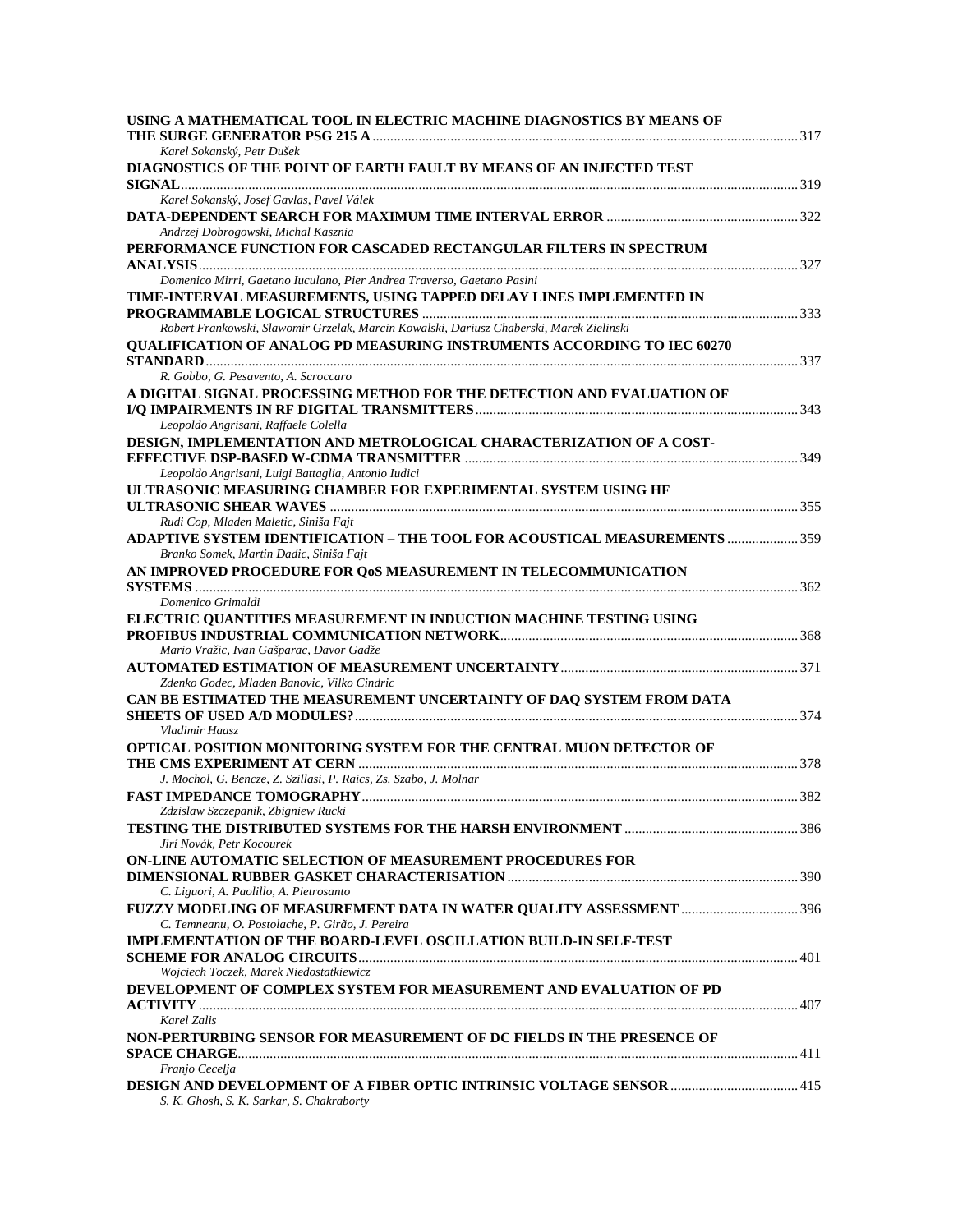| <b>COMPUTATIONAL INTENSIVE METHOD FOR THE UNCERTAINTY ANALYSIS IN A</b>                                                   |  |
|---------------------------------------------------------------------------------------------------------------------------|--|
| G. Iuculano, A. Lazzari, G. Pellegrini                                                                                    |  |
| DEFINITION AND MEASUREMENT OF A NEW ELECTRICAL POWER QUALITY INDEX                                                        |  |
| G. Andria, G. Cavone                                                                                                      |  |
| STATIC AND DYNAMIC CHARACTERIZATION OF HIGH SPEED HMSM PHOTODETECORS                                                      |  |
| A. Cataldo, B. Nabet, X. Chen, A. Cola, F. Quaranta, A. Trotta                                                            |  |
| Jan Fischer, Vladimír Haasz, Tomáš Radil                                                                                  |  |
| ANGLE TRANSDUCER WITH FREQUENCY OUTPUT BASED ON MAGNETOSTRICTIVE                                                          |  |
|                                                                                                                           |  |
| Cristian Fosalau, Mihai Cretu, Marinel Temneanu                                                                           |  |
| ACCURACY INCREASE OF MULTI-SENSOR MEASURING SYSTEM USING SENSORS DATA                                                     |  |
| P. Girão, O. Postolache, M. Pereira, H. Ramos                                                                             |  |
|                                                                                                                           |  |
| Stanislaw Moskowicz                                                                                                       |  |
| A SIMPLE DISTRIBUTED MEASUREMENT SYSTEM BASED ON POWER LINE                                                               |  |
| Francesco Adamo, Filippo Attivissimo, Nicola Giaquinto, Mario Savino                                                      |  |
|                                                                                                                           |  |
| Bruno Andò, Salvatore Graziani, Nicola Pitrone                                                                            |  |
| SPECTRAL ANALYSIS FOR DEFINITION OF SAMPLES\' QUALITY WITH ELASTICS                                                       |  |
| Mladen Maletic, Rudi Cop, Siniša Fajt                                                                                     |  |
|                                                                                                                           |  |
| Milan Stork                                                                                                               |  |
| MEASUREMENT OF FERROMAGNETIC TUBE WALL THICKNESS USING PULSED                                                             |  |
| Darko Vasic, Vedran Bilas, Davorin Ambruš                                                                                 |  |
| MULTIVARIABLE MEASUREMENTS AND OBSERVATIONS IN THE FRESHWATER FISH-                                                       |  |
|                                                                                                                           |  |
| Krešimir Petrinec, Zdravko Petrinec, Zdenko Kovacic                                                                       |  |
| ELECTRICAL MEASUREMENT OF WRITING PRESSURE AND APPLICATION TO                                                             |  |
| Yukie Omori, Hiromoto Takagi, Takahiro Arita, Susumu Sakano                                                               |  |
|                                                                                                                           |  |
| Radu Varbanescu, Ana Lucia Varbanescu                                                                                     |  |
|                                                                                                                           |  |
| Marek Orzylowski, Andrzej Fraczyk<br>ROTOR POSITION MEASUREMENT OVER INDUSTRIAL COMMUNICATION NETWORK 493                 |  |
| Zoran Šimunic, Ivan Gašparac, Davor Gadže                                                                                 |  |
|                                                                                                                           |  |
| A. Furfaro, D. Grimaldi, L. Nigro, F. Pupo                                                                                |  |
| DIGITAL MEASUREMENT OF NOISE PARAMETERS OF COMMUNICATION RECEIVER  502<br>Karol Korcz, Beata Palczynska, Ludwik Spiralski |  |
| <b>APPLICATION OF TECHNIQUES OF SEPARATING RANDOM AND PERIODIC</b>                                                        |  |
|                                                                                                                           |  |
| Beata Palczynska, Dorota Rabczuk, Ludwik Spiralski, Janusz Turczynski                                                     |  |
| VIRTUAL INSTRUMENT USING BILINEAR TRANSFORMATION FOR PARAMETERS                                                           |  |
| Jerzy Hoja, Grzegorz Lentka                                                                                               |  |
| TESTING TOTAL HARMONIC DISTORTION FOR SAMPLE AUTORANGING SYSTEMS 518                                                      |  |
| Cristian Zet, Marinel Temneanu, Cristian Fosalau, Mihai Cretu                                                             |  |
|                                                                                                                           |  |
| Josip Butorac, Mario Krešic<br>REMOTELY ACCESSIBLE LABORATORY FOR ELECTRONIC MEASUREMENT TEACHING526                      |  |
| G. Canfora, P. Daponte, S. Rapuano                                                                                        |  |
|                                                                                                                           |  |
| Franjo Cecelja                                                                                                            |  |